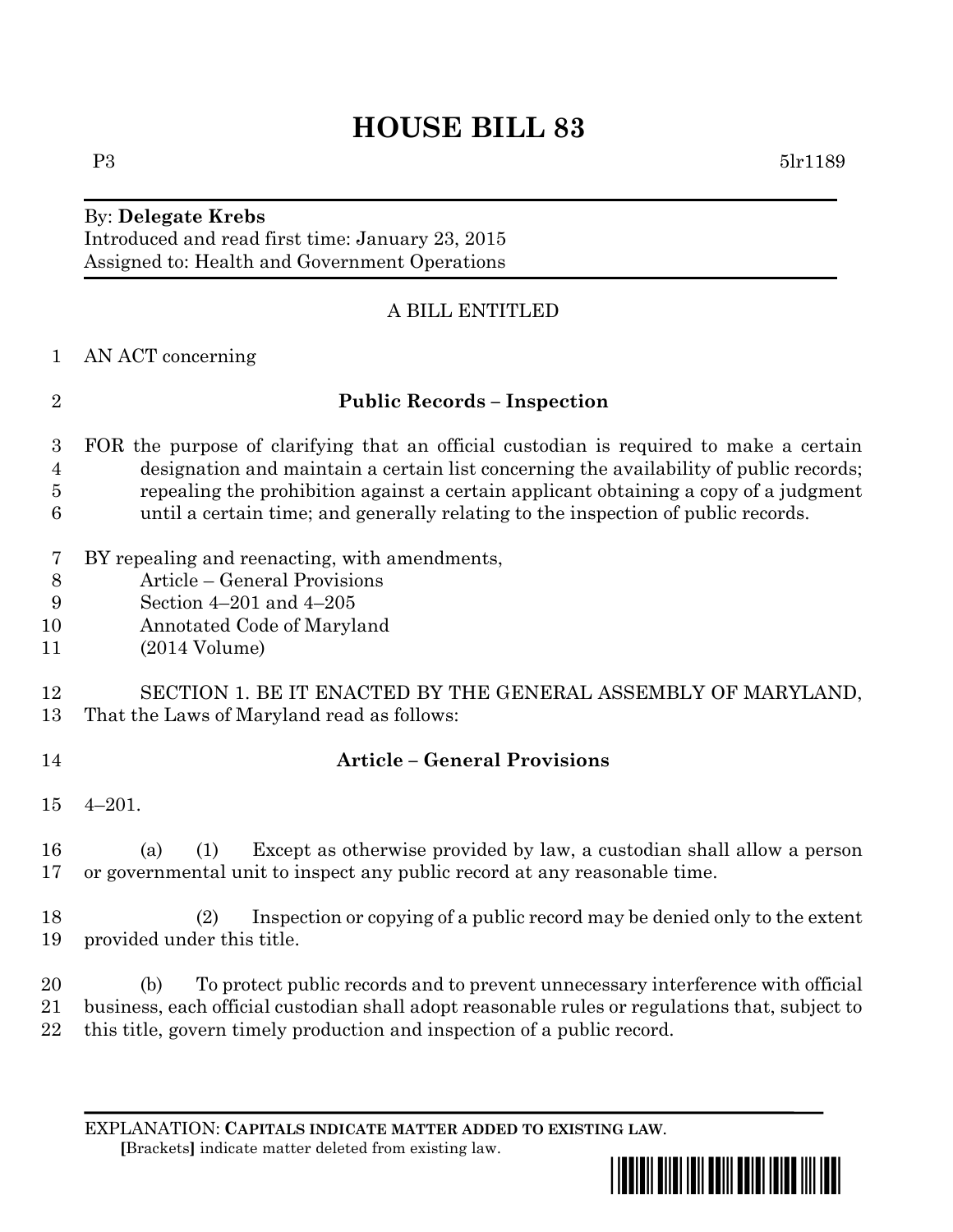| $\sqrt{2}$<br><b>HOUSE BILL 83</b> |                                                                                                                                                                                                                                                                                                                                                                                                           |       |                                                                                                                                                                |
|------------------------------------|-----------------------------------------------------------------------------------------------------------------------------------------------------------------------------------------------------------------------------------------------------------------------------------------------------------------------------------------------------------------------------------------------------------|-------|----------------------------------------------------------------------------------------------------------------------------------------------------------------|
| $\mathbf{1}$                       | $\left( \mathrm{c}\right)$                                                                                                                                                                                                                                                                                                                                                                                |       | Each official custodian shall [consider whether to]:                                                                                                           |
| $\overline{2}$<br>$\boldsymbol{3}$ | (1)                                                                                                                                                                                                                                                                                                                                                                                                       |       | designate types of public records of the governmental unit that are to<br>be made available to any applicant immediately on request; and                       |
| 4<br>5                             | (2)                                                                                                                                                                                                                                                                                                                                                                                                       |       | maintain a current list of the types of public records that have been<br>designated as available to any applicant immediately on request.                      |
| 6                                  | $4 - 205.$                                                                                                                                                                                                                                                                                                                                                                                                |       |                                                                                                                                                                |
| 7<br>$8\,$<br>9<br>10<br>11        | In this section, "metadata" means information, generally not visible<br>(1)<br>(a)<br>when an electronic document is printed, describing the history, tracking, or management<br>of the electronic document, including information about data in the electronic document<br>that describes how, when, and by whom the data is collected, created, accessed, or modified<br>and how the data is formatted. |       |                                                                                                                                                                |
| 12                                 | (2)                                                                                                                                                                                                                                                                                                                                                                                                       |       | "Metadata" does not include:                                                                                                                                   |
| 13                                 |                                                                                                                                                                                                                                                                                                                                                                                                           | (i)   | a spreadsheet formula;                                                                                                                                         |
| 14                                 |                                                                                                                                                                                                                                                                                                                                                                                                           | (ii)  | a database field;                                                                                                                                              |
| 15                                 |                                                                                                                                                                                                                                                                                                                                                                                                           | (iii) | an externally or internally linked file; or                                                                                                                    |
| 16                                 |                                                                                                                                                                                                                                                                                                                                                                                                           | (iv)  | a reference to an external file or a hyperlink.                                                                                                                |
| 17<br>18<br>19                     | Except as otherwise provided in this section, if an applicant who is authorized<br>(b)<br>to inspect a public record requests a copy, printout, or photograph of the public record, the<br>custodian shall provide the applicant with:                                                                                                                                                                    |       |                                                                                                                                                                |
| 20                                 | (1)                                                                                                                                                                                                                                                                                                                                                                                                       |       | a copy, printout, or photograph of the public record; or                                                                                                       |
| 21<br>22                           | if the custodian does not have facilities to reproduce the public record,<br>(2)<br>access to the public record to make the copy, printout, or photograph.                                                                                                                                                                                                                                                |       |                                                                                                                                                                |
| 23<br>24<br>$25\,$                 | Except as provided in paragraph $(2)$ of this subsection, the custodian of<br>$\left( \mathrm{c}\right)$<br>(1)<br>a public record shall provide an applicant with a copy of the public record in a searchable<br>and analyzable electronic format if:                                                                                                                                                    |       |                                                                                                                                                                |
| 26<br>$27\,$                       | format;                                                                                                                                                                                                                                                                                                                                                                                                   | (i)   | the public record is in a searchable and analyzable electronic                                                                                                 |
| 28<br>29                           | and analyzable electronic format; and                                                                                                                                                                                                                                                                                                                                                                     | (ii)  | the applicant requests a copy of the public record in a searchable                                                                                             |
| 30<br>$31\,$                       |                                                                                                                                                                                                                                                                                                                                                                                                           | (iii) | the custodian is able to provide a copy of the public record, in<br>whole or in part, in a searchable and analyzable electronic format that does not disclose: |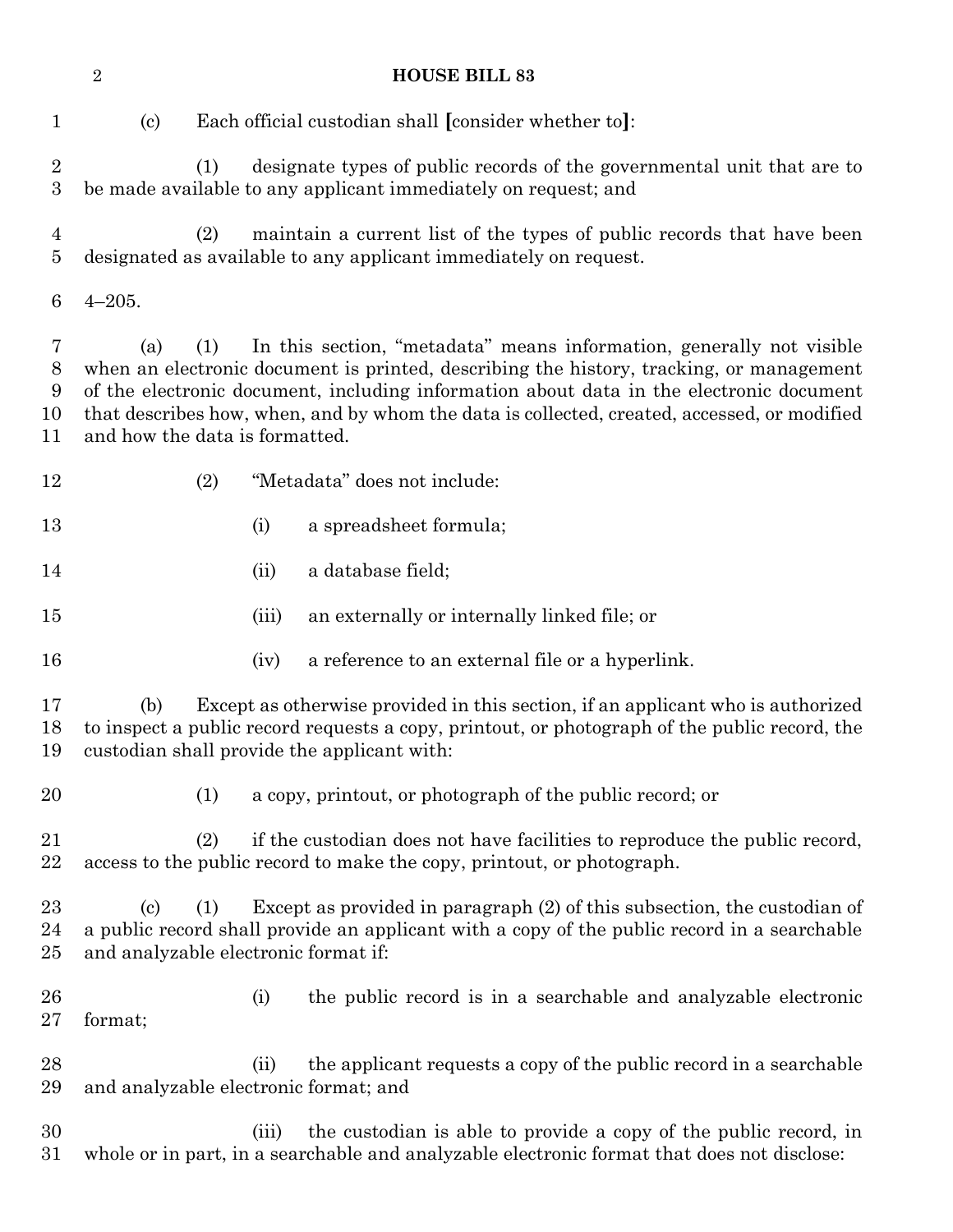#### **HOUSE BILL 83** 3

 1. confidential or protected information for which the custodian is required to deny inspection in accordance with Subtitle 3, Parts I through III of this title; or 2. information for which a custodian has chosen to deny inspection in accordance with Subtitle 3, Part IV of this title. (2) The State Department of Assessments and Taxation is not required to provide an applicant with a copy of the public record in a searchable and analyzable electronic format if the State Department of Assessments and Taxation has provided the public record to a contractor that will provide the applicant a copy of the public record in a searchable and analyzable electronic format for a reasonable cost. (3) A custodian may remove metadata from an electronic document before providing the electronic document to an applicant by: (i) using a software program or function; or (ii) converting the electronic document into a different searchable and analyzable format. (4) This subsection may not be construed to: (i) require the custodian to reconstruct a public record in an electronic format if the custodian no longer has the public record available in an electronic format; (ii) allow a custodian to make a public record available only in an electronic format; (iii) require a custodian to create, compile, or program a new public record; or (iv) require a custodian to release an electronic record in a format that would jeopardize or compromise the security or integrity of the original record or of any proprietary software in which the record is maintained. (5) If a public record exists in a searchable and analyzable electronic format, the act of a custodian providing a portion of the public record in a searchable and analyzable electronic format does not constitute creating a new public record. (d) (1) The copy, printout, or photograph shall be made: (i) while the public record is in the custody of the custodian; and (ii) whenever practicable, where the public record is kept.